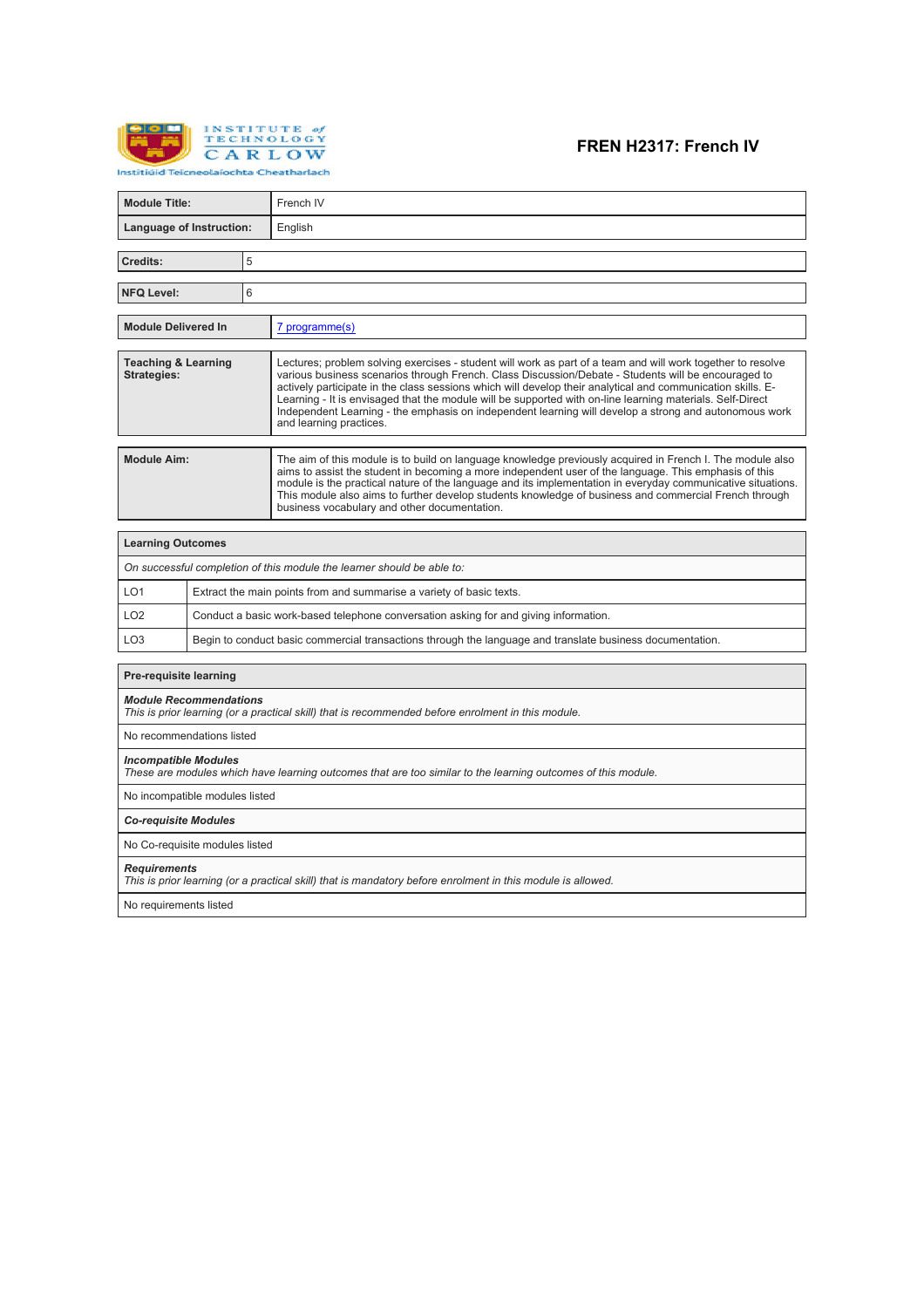

### **FREN H2317: French IV**

### **Module Content & Assessment**

#### **Indicative Content**

#### **1. General Language Skills**

Writing a brief paragraph to present a completed activity; reading an article and extracting main points; giving directions; taking and leaving phone messages; reading basic business correspondence (letters, emails); writing a paragraph to describe a product; translating and<br>completing basic business/commercial documents.

### **2. Oral & Listening Skills**

The following areas will be covered through oral classes: expressing opinion and feelings; completing a basic presentation of a company;<br>conducting business over the phone - describing a product - shape/form/function: disc

#### **3. Grammar/Use of French**

Grammar topics studied should include: partitive articles; pronouns (possessive and demonstrative); relative pronouns, passive and active (Grammar) or pronouns, passive and active (Grammar) and active (Grammar) and the sta

#### **4. Business & Commercial French**

Overview of a company; description of the internal structure of a company and its functions; presenting an agenda at a meeting; vocabulary<br>for conducting meetings: introduction to basic business and commercial activities (

#### **5. Understanding France**

French working life; sectors of activity; current affairs; French economy.

### **Assessment Breakdown %**

Continuous Assessment 100.00%

| <b>Continuous Assessment</b>  |                                                                                                                 |     |                 |                    |  |  |  |
|-------------------------------|-----------------------------------------------------------------------------------------------------------------|-----|-----------------|--------------------|--|--|--|
| <b>Assessment Type</b>        | <b>Assessment Description</b><br>Outcome<br>addressed                                                           |     | $%$ of<br>total | Assessment<br>Date |  |  |  |
| Oral<br>Examination/Interview | French Oral Presentation/Interview                                                                              | 1,2 | 40.00           | Sem 2 End          |  |  |  |
| Other                         | CA/Assessments/Grammar tests/Homework<br>assignments/Translation exercises/Blackboard activities and<br>quizzes | 1,3 | 60.00           | n/a                |  |  |  |
|                               |                                                                                                                 |     |                 |                    |  |  |  |
| No Project                    |                                                                                                                 |     |                 |                    |  |  |  |

No Practical

No End of Module Formal Examination

**ITCarlow reserves the right to alter the nature and timings of assessment**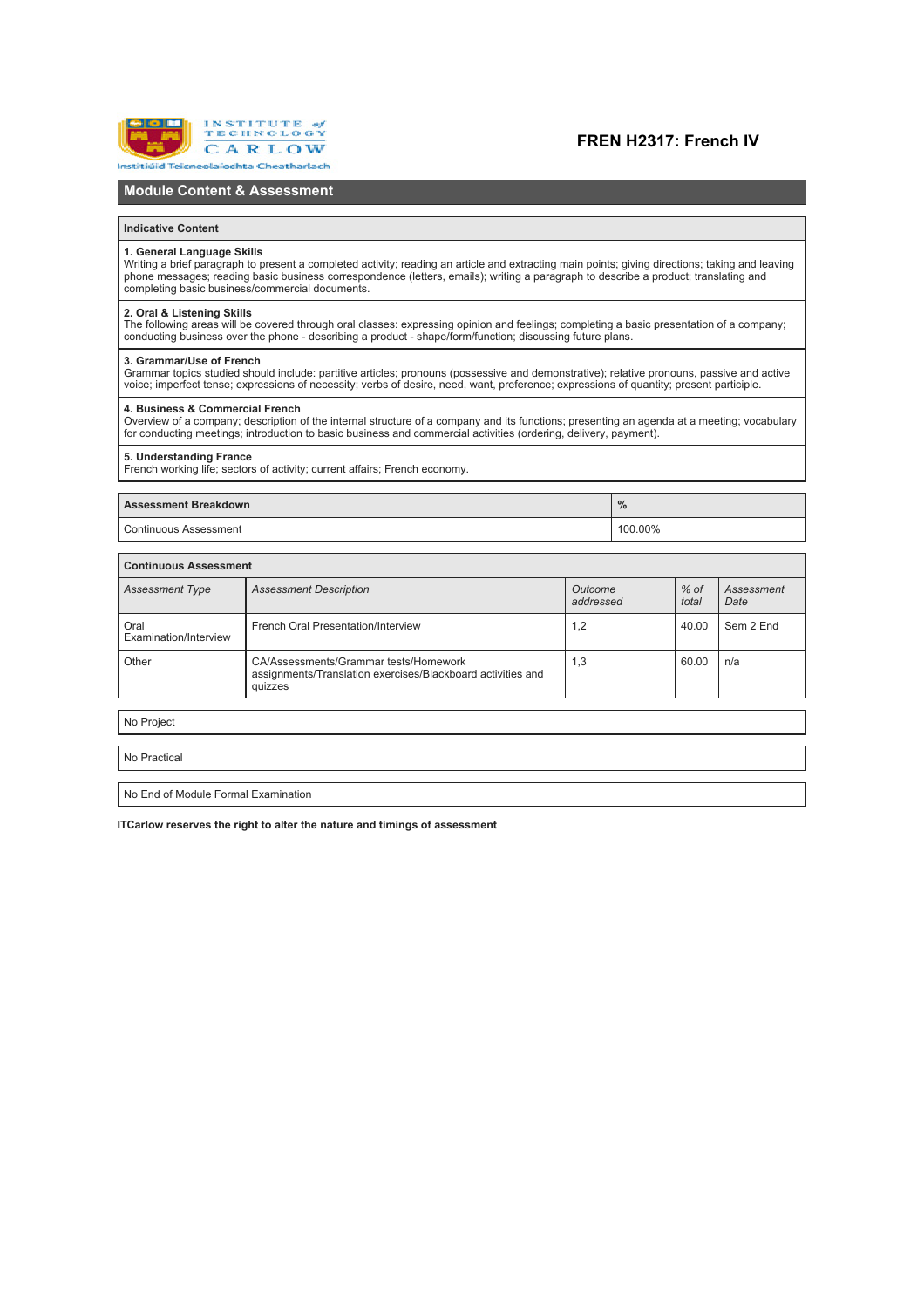

# **FREN H2317: French IV**

| <b>Module Workload</b>       |                    |                                           |
|------------------------------|--------------------|-------------------------------------------|
|                              |                    |                                           |
| <b>Workload: Full Time</b>   |                    |                                           |
| <b>Workload Type</b>         | Frequency          | Average Weekly<br>Learner Workload        |
| Lecturer Supervised Learning | Every<br>Week      | 3.00                                      |
| Independent Learning Time    | Every<br>Week      | 6.00                                      |
|                              | <b>Total Hours</b> | 9.00                                      |
|                              |                    |                                           |
| <b>Workload: Part Time</b>   |                    |                                           |
| <b>Workload Type</b>         | Frequency          | Average Weekly<br><b>Learner Workload</b> |
| Lecturer Supervised Learning | Every<br>Week      | 1.50                                      |
| Independent Learning Time    | Every<br>Week      | 7.50                                      |
|                              | <b>Total Hours</b> | 9.00                                      |